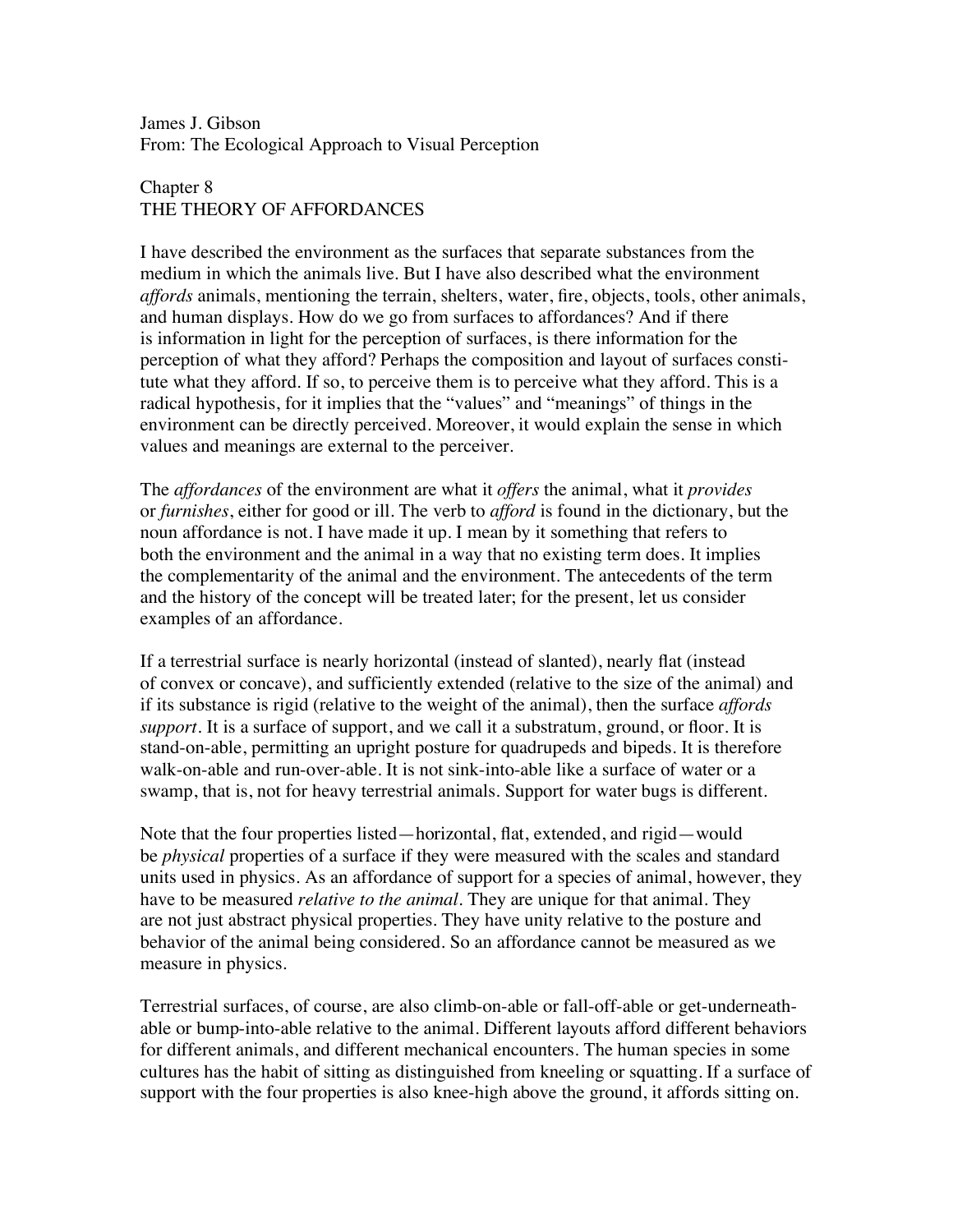We call it a *seat* in general, or a stool, bench, chair, and so on, in particular. It may be natural like a ledge or artificial like a couch. It may have various shapes, as long as its functional layout is that of a seat. The color and texture of the surface are irrelevant. Knee-high for a child is not the same as knee-high for an adult, so the affordance is relative to the size of the individual. But if a surface is horizontal, flat, extended, rigid, and knee-high relative to a perceiver, it can in fact be sat upon. If it can be discriminated as having just these properties, it should *look* sit-on-able. If it does, the affordance is perceived visually. If the surface properties are seen relative to the body surfaces, the self, they constitute a seat and have meaning.

There could be other examples. The different substances of the environment have different affordances for nutrition and for manufacture. The different objects of the environment have different affordances for manipulation. The other animals afford, above all, a rich and complex set of interactions, sexual, predatory, nurturing, fighting, playing, cooperating, and communicating. What other persons afford, comprises the whole realm of social significance for human beings. We pay the closest attention to the optical and acoustic information that specifies what the other person is, invites, threatens, and does.

## THE NICHES OF THE ENVIRONMENT

Ecologists have the concept of a *niche*. A species of animal is said to utilize or occupy a certain niche in the environment. This is not quite the same as the *habitat* of the species; a niche refers more to *how* an animal lives than to where it lives. I suggest that a niche is a set of affordances.

The natural environment offers many ways of life, and different animals have different ways of life. The niche implies a kind of animal, and the animal implies a kind of niche. Note the complementarity of the two. But note also that the environment as a whole with its unlimited possibilities existed prior to animals. The physical, chemical, meteorological, and geological conditions of the surface of the earth and the preexistence of plant life are what make animal life possible. They had to be invariant for animals to evolve.

There are all kinds of nutrients in the world and all sorts of ways of getting food; all sorts of shelters or hiding places, such as holes, crevices, and caves; all sorts of materials for *making* shelters, nests, mounds, huts; all kinds of locomotion that the environment makes possible, such as swimming, crawling, walking, climbing, flying. These offerings have been taken advantage of; the niches have been occupied. But, for all we know, there may be many offerings of the environment that have *not* been taken advantage of, that is, niches not yet occupied.

In architecture a niche is a place that is suitable for a piece of statuary, a place into which the object fits. In ecology a niche is a setting of environmental features that are suitable for an animal, into which it fits metaphorically.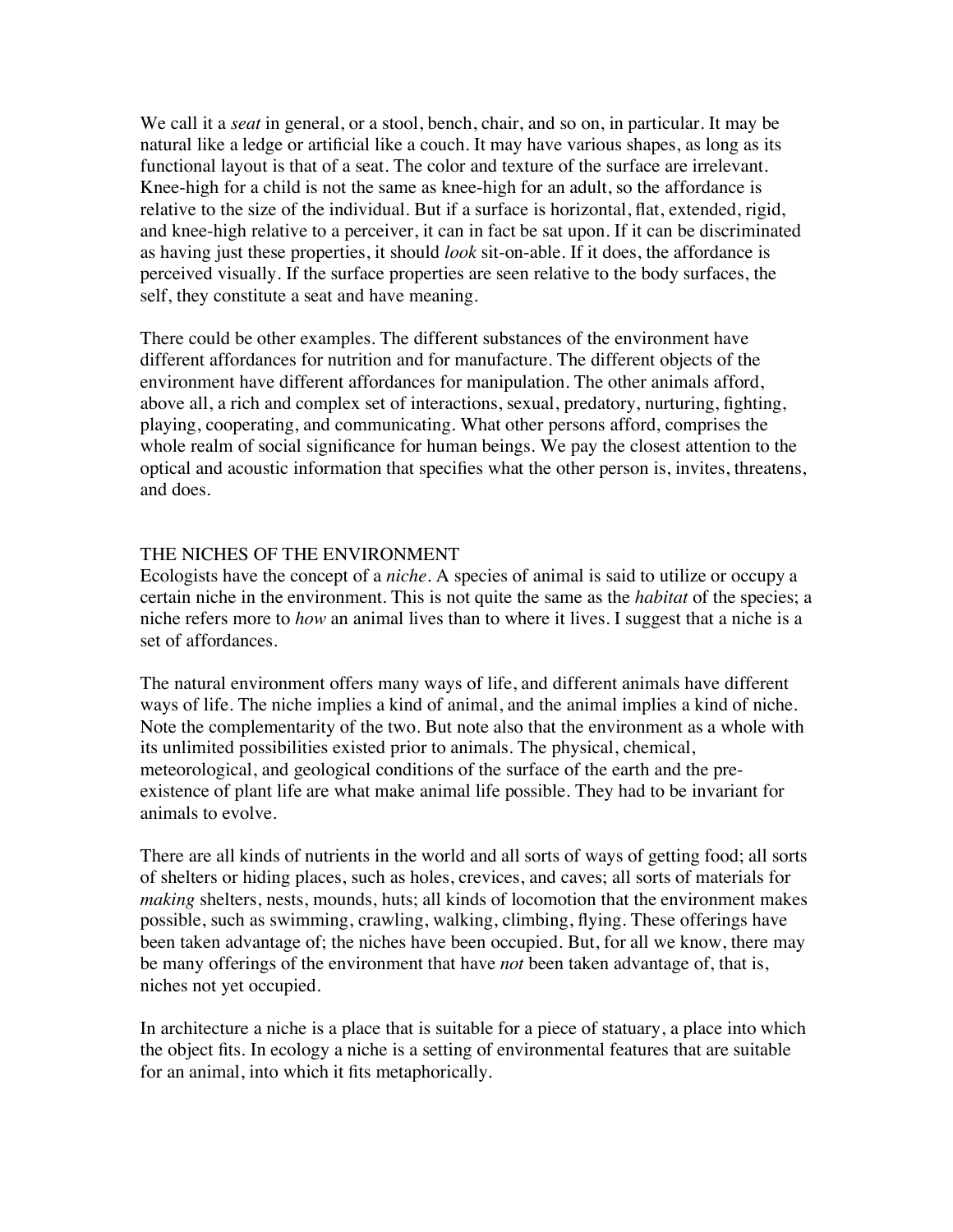An important fact about the affordances of the environment is that they are in a sense objective, real, and physical, unlike values and meanings, which are often supposed to be subjective, phenomenal, and mental. But, actually, an affordance is neither an objective property nor a subjective property; or it is both if you like. An affordance cuts across the dichotomy of subjective-objective and helps us to understand its inadequacy. It is equally a fact of the environment and a fact of behavior. It is both physical and psychical, yet neither. An affordance points both ways, to the environment and to the observer.

The niche for a certain species should not be confused with what some animal psychologists have called the *phenomenal environment* of the species. This can be taken erroneously to be the "private world" in which the species is supposed to live, the "subjective world," or the world of "consciousness." The behavior of observers depends on their perception of the environment, surely enough, but this does not mean that their behavior depends on a so-called private or subjective or conscious environment. The organism depends on its environment for its life, but the environment does not depend on the organism for its existence.

## MAN'S ALTERATION OF THE NATURAL ENVIRONMENT

In the last few thousand years, as everybody now realizes, the very face of the earth has been modified by man. The layout of surfaces has been changed, by cutting, clearing, leveling, paving, and building. Natural deserts and mountains, swamps and rivers, forests and plains still exist, but they are being encroached upon and reshaped by man-made layouts. Moreover, the *substances* of the environment have been partly converted from the natural materials of the earth into various kinds of artificial materials such as bronze iron concrete and bread. Even the *medium* of the environment—the air for us and the water for fish—is becoming slowly altered despite the restorative cycles that yielded a steady state for millions of years prior to man.

Why has man changed the shapes and substances of his environment? To change what it affords him. He has made more available what benefits him and less pressing what injures him. In making life easier for himself, of course, he has made life harder for most of the other animals. Over the millennia, he has made it easier for himself to get food, easier to keep warm, easier to see at night, easier to get about, and easier to train his offspring.

This is not a new environment—an artificial environment distinct from the natural environment—but the same old environment modified by man. It is a mistake to separate the natural from the artificial as if there were two environments; artifacts have to be manufactured from natural substances. It is also a mistake to separate the cultural environment from the natural environment, as if there were a world of mental products distinct from the world of material products. There is only one world, however diverse, and all animals live in it, although we human animals have altered it to suit ourselves. We have done so wastefully, thoughtlessly, and, if we do not mend our ways, fatally.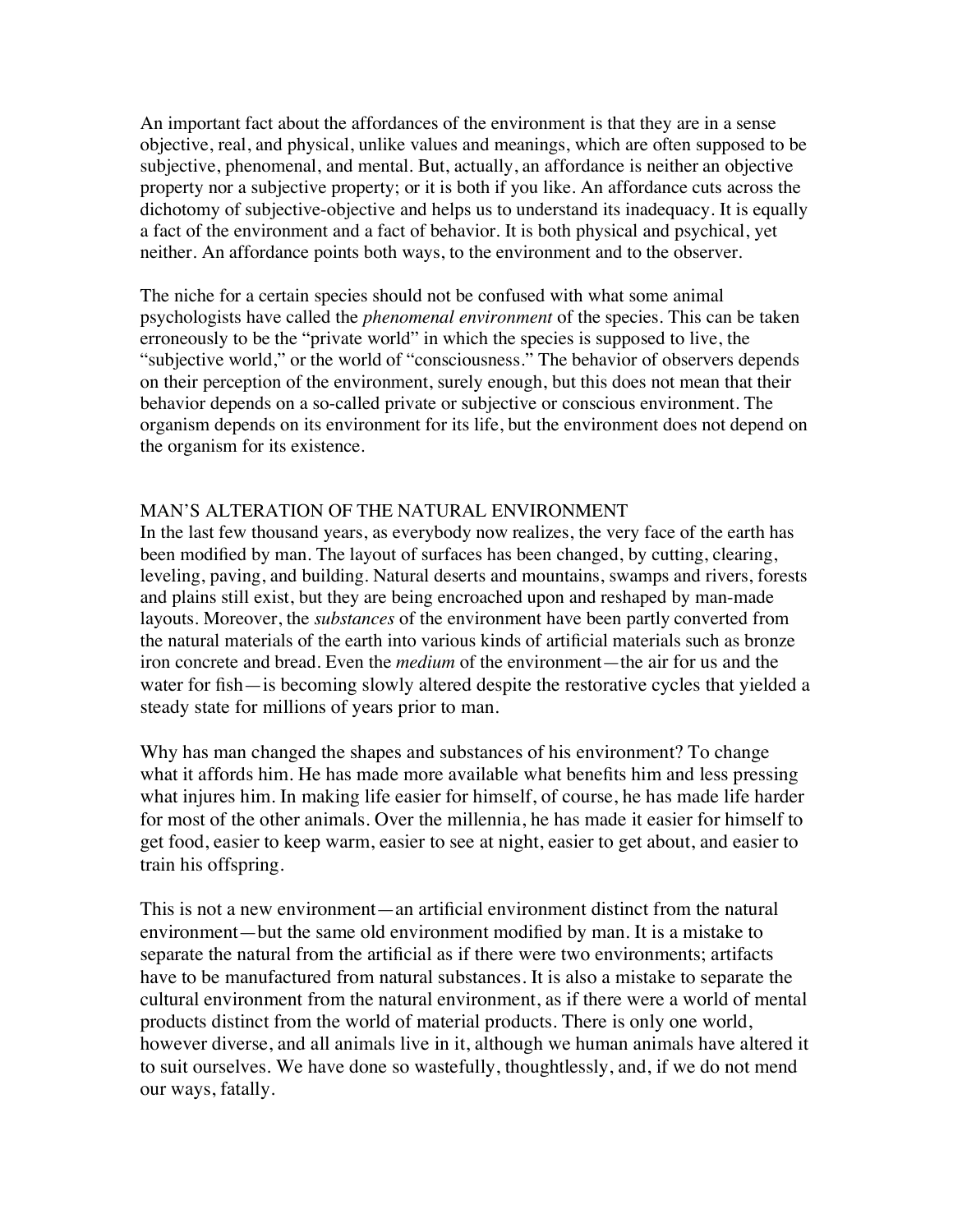The fundamentals of the environment—the substances, the medium, and the surfaces—are the same for all animals. No matter how powerful men become they are not going to alter the fact of earth, air, and water—the lithosphere, the atmosphere, and the hydrosphere, together with the interfaces that separate them. For terrestrial animals like us, the earth and the sky are a basic structure on which all lesser structures depend. We cannot change it. We all fit into the substructures of the environment in our various ways, for we were all, in fact, formed by them. We were created by the world we live in.

## SOME AFFORDANCES OF THE TERRESTRIAL ENVIRONMENT

Let us consider the affordances of the medium, of substances, of surfaces and their layout, of objects, of animals and persons, and finally a case of special interest for ecological optics, the affording of concealmeant by the occluding edges of the environment (Chapter 5).

#### THE MEDIUM

Air affords breathing, more exactly, respiration. It also affords unimpeded locomotion relative to the ground, which affords support. When illuminated and fog-free, it affords visual perception. It also affords the perception of vibratory events by means of sound fields and the perception of volatile sources by means of odor fields. The airspaces between obstacles and objects are the paths and the places where behavior occurs.

The optical information to specify air when it is clear and transparent is not obvious. The problem came up in Chapter 4, and the experimental evidence about the seeing of "nothing" will be described in the next chapter.

#### THE SUBSTANCES

Water is more substantial than air and always has a surface with air. It does not afford respiration for us. It affords drinking. Being fluid, it affords pouring from a container. Being a solvent, it affords washing and bathing. Its surface does not afford support for large animals with dense tissues. The optical information for water is well specified by the characteristics of its surface, especially the unique fluctuations caused by rippling (Chapter 5).

Solid substances, more substantial than water, have characteristic surfaces (Chapter2). Depending on the animal species, some afford nutrition and some do not. A few are toxic. Fruits and berries, for example, have more food value when they are ripe, and this is specified by the color of the surface. But the food values of substances are often misperceived.

Solids also afford various kinds of manufacture, depending on the kind of solid state. Some, such as Hint, can be chipped; others, such as clay, can be molded; still others recover their original shape after deformation; and some resist deformation strongly. Note that manufacture, as the term implies, was originally a form of manual behavior like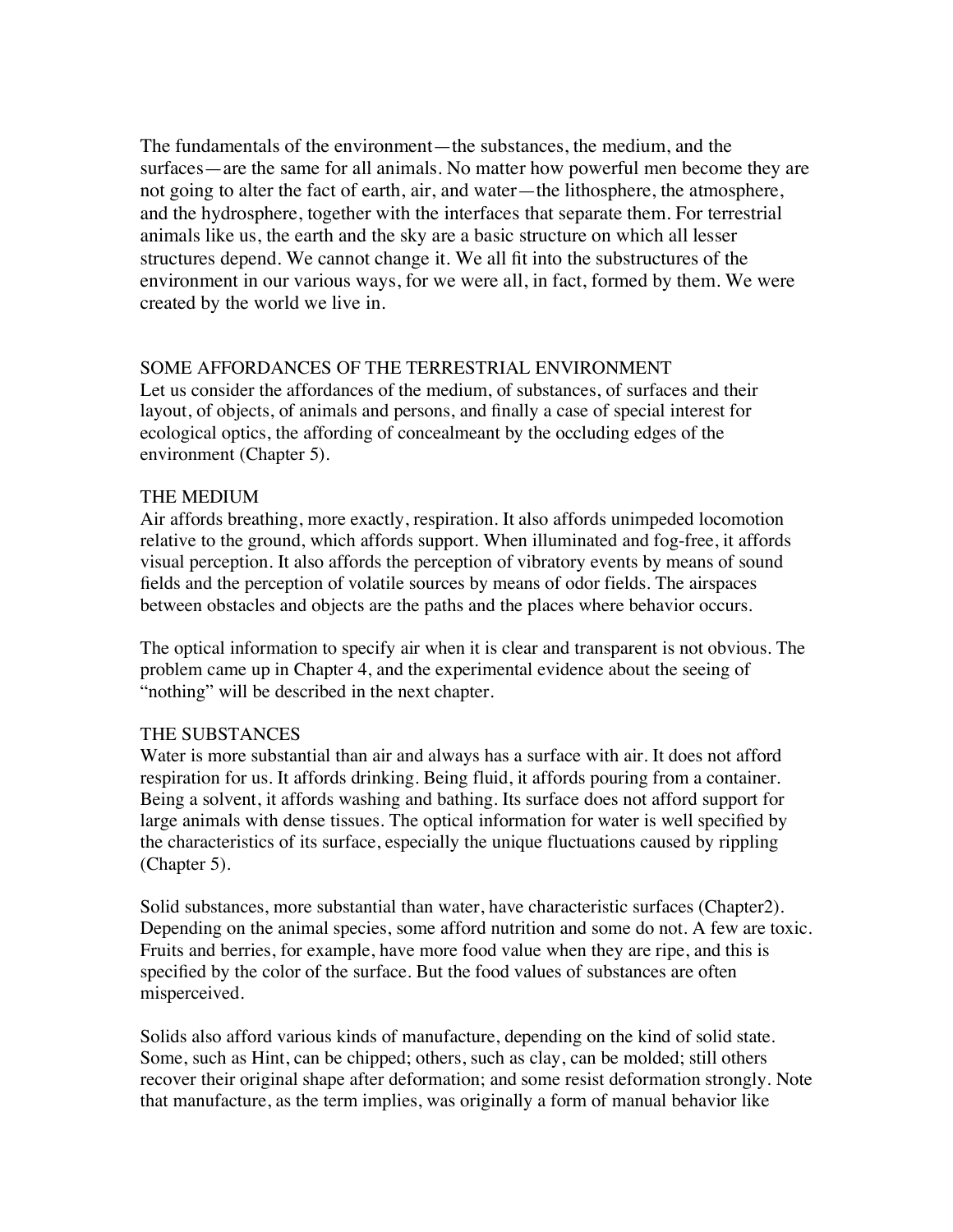manipulation. Things were fabricated *by hand*. To identify the substance in such cases is to perceive what can be done with it, what it is good for, its utility; and the hands are involved.

## THE SURFACES AND THEIR LAYOUTS

I have already said that a horizontal, flat, extended, rigid surface affords support. It permits equilibrium and the maintaining of a posture with respect to gravity, this being a force perpendicular to the surface. The animal does not fall or slide as it would on a steep hillside. Equilibrium and posture are prerequisite to other behaviors, such as locomotion and manipulation. There will be more about this in Chapter 12, and more evidence about the perception of the ground in Chapter 9. The ground is quite literally the *basis* of the behavior of land animals. And it is also the basis of their visual perception, their so-called space perception. Geometry began with the study of the earth as abstracted by Euclid, not with the study of the axes of empty space as abstracted by Descartes. The affording of support and the geometry of a horizontal plane are therefore not in different realms of discourse; they are not as separate as we have supposed.

The flat earth, of course, lies *beneath* the attached and detached objects on it. The earth has "furniture," or as I have said, it is cluttered. The solid, level, flat surface extends behind the clutter and, in fact, extends all the way out to the horizon. This is not, of course, the earth of Copernicus; it is the earth at the scale of the human animal, and on that scale it is flat, not round. Wherever one goes, the earth is separated from the sky by a horizon that, although it may be hidden by the clutter, is always there. There will be evidence to show that the horizon can always be seen, in the sense that it can be visualized, and that it can always be felt, in the sense that any surface one touches is experienced in relation to the horizontal plane.

Of course, a horizontal, flat, extended surface that is *nonrigid*, a stream or lake, does not afford support for standing, or for walking and running. There is no footing, as we say. It may afford floating or swimming, but you have to be equipped for that, by nature or by learning.

A *vertical*, flat, extended, and rigid surface such as a wall or a cliff face is a barrier to pedestrian locomotion. Slopes between vertical and horizontal afford walking, if easy, but only climbing, if steep, and in the latter case the surface cannot be flat; there must be "holds" for the hands and feet. Similarly, a slope downward affords falling if steep; the brink of a cliff is a falling-off place. It is dangerous and looks dangerous. The affordance of a certain layout is perceived if the layout is perceived.

Civilized people have altered the steep slopes of their habitat by building stairways so as to afford ascent and descent. What we call the steps afford stepping, up or down, relative to the size of the person's legs. We are still capable of getting around in an arboreal layout of surfaces, tree branches, and we have ladders that afford this kind of locomotion, but most of us leave that to our children.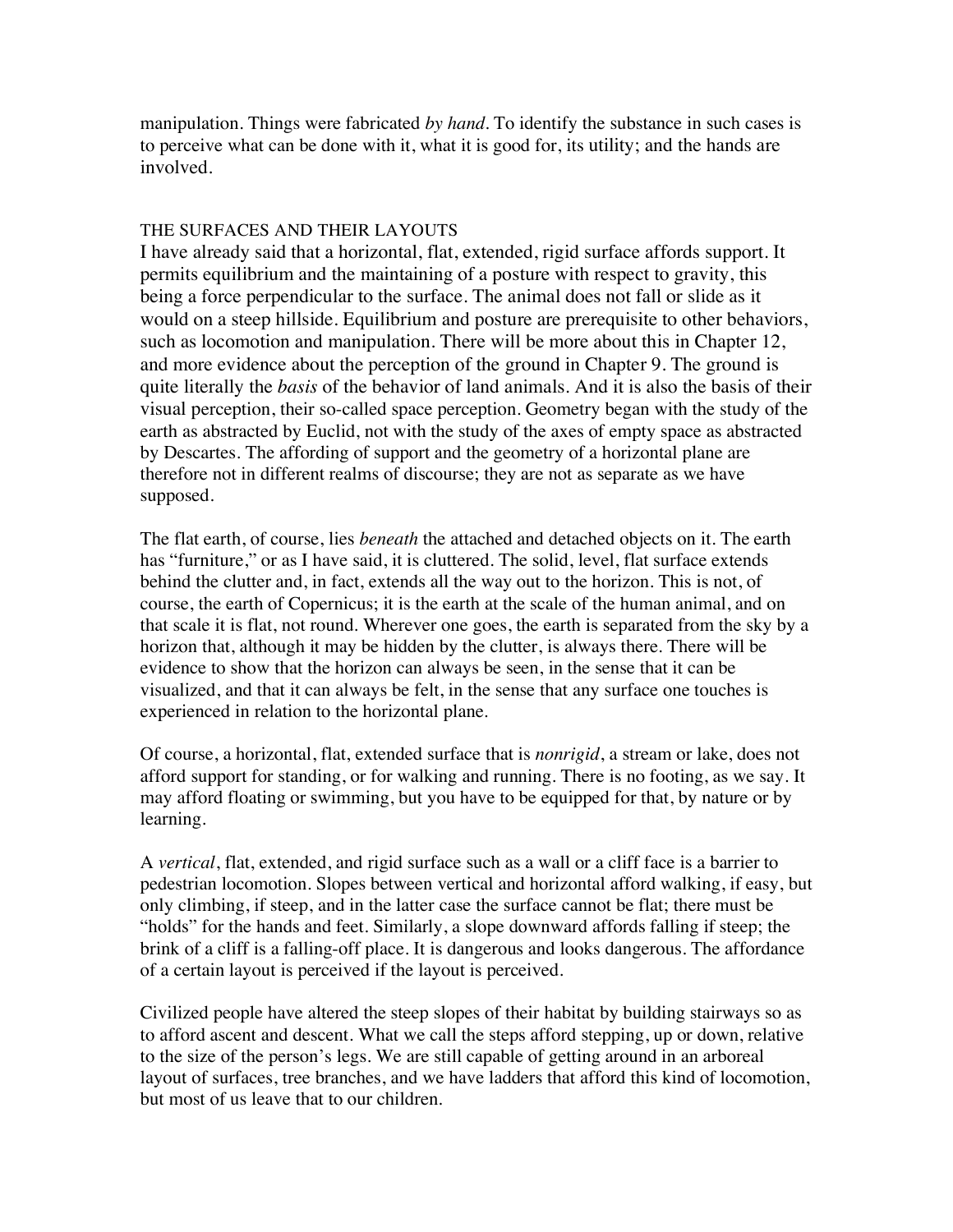A cliff face, a wall, a chasm, and a stream are barriers; they do not afford pedestrian locomotion unless there is a door, a gate, or a bridge. A tree or a rock is an obstacle. Ordinarily, there are paths between obstacles, and these openings are visible. The progress of locomotion is guided by the perception of barriers and obstacles, that is, by the act of steering into the openings and away from the surfaces that afford injury. I have tried to describe the optical information for the control of locomotion (Gibson,1958), and it will be further elaborated in Chapter 13. The *imminence* of collision with a surface during locomotion is specified in a particularly simple way, by an explosive rate of magnification of the optical texture. This has been called *looming* (e.g., Schiff,I965). It should not be confused, however, with the magnification of an opening between obstacles, the opening up of a *vista* such as occurs in the approach to a doorway.

# THE OBJECTS

The affordances of what we loosely call *objects* are extremely various. It will be recalled that my use of the terms is restricted and that I distinguish between *attached* objects and *detached* objects. We are not dealing with Newtonian objects in space, all of which are detached, but with the furniture of the earth, some items of which are attached to it and cannot be moved without breakage.

Detached objects must be comparable in size to the animal under consideration if they are to afford behavior. But those that are comparable afford an astonishing variety of behaviors, especially to animals with hands. Objects can be manufactured and manipulated. Some are portable in that they afford lifting and carrying, while others are not. Some are graspable and other not. To be graspable, an object must have opposite surfaces separated by a distance less than the span of the hand. A five-inch cube can be grasped, but a ten-inch cube cannot (Gibson, 196617, p. 119). A large object needs a "handle" to afford grasping. Note that the size of an object that constitutes a graspable size is specified in the optic array. If this is true, it is *not* true that a tactual sensation of size has to become associated with the visual sensation of size in order for the affordance to be perceived.

Sheets, sticks, fibers, containers, clothing, and tools are detached objects that afford manipulation (Chapter 3). Additional examples are given below.

- 1. An elongated object of moderate size and weight affords wielding. If used to hit or strike, it is a *club* or *hammer*. If used by a chimpanzee behind bars to pull in a banana beyond its reach, it is a sort of *rake.* In either case, it is an extension of the arm. A rigid staff also affords leverage and in that use is a lever. A pointed elongated object affords piercing—if large it is a spear, if small a needle or awl.
- 2. A rigid object with a sharp dihedral angle, an edge, affords cutting and scraping; it is a *knife*. It may be designed for both striking and cutting, and then it is an axe.
- 3. A graspable rigid object of moderate size and weight affords throwing. It may be a *missile* or only an object for play, a *ball*. The launching of missiles by supplementary tools other than the hands alone—the sling, the bow, the catapult,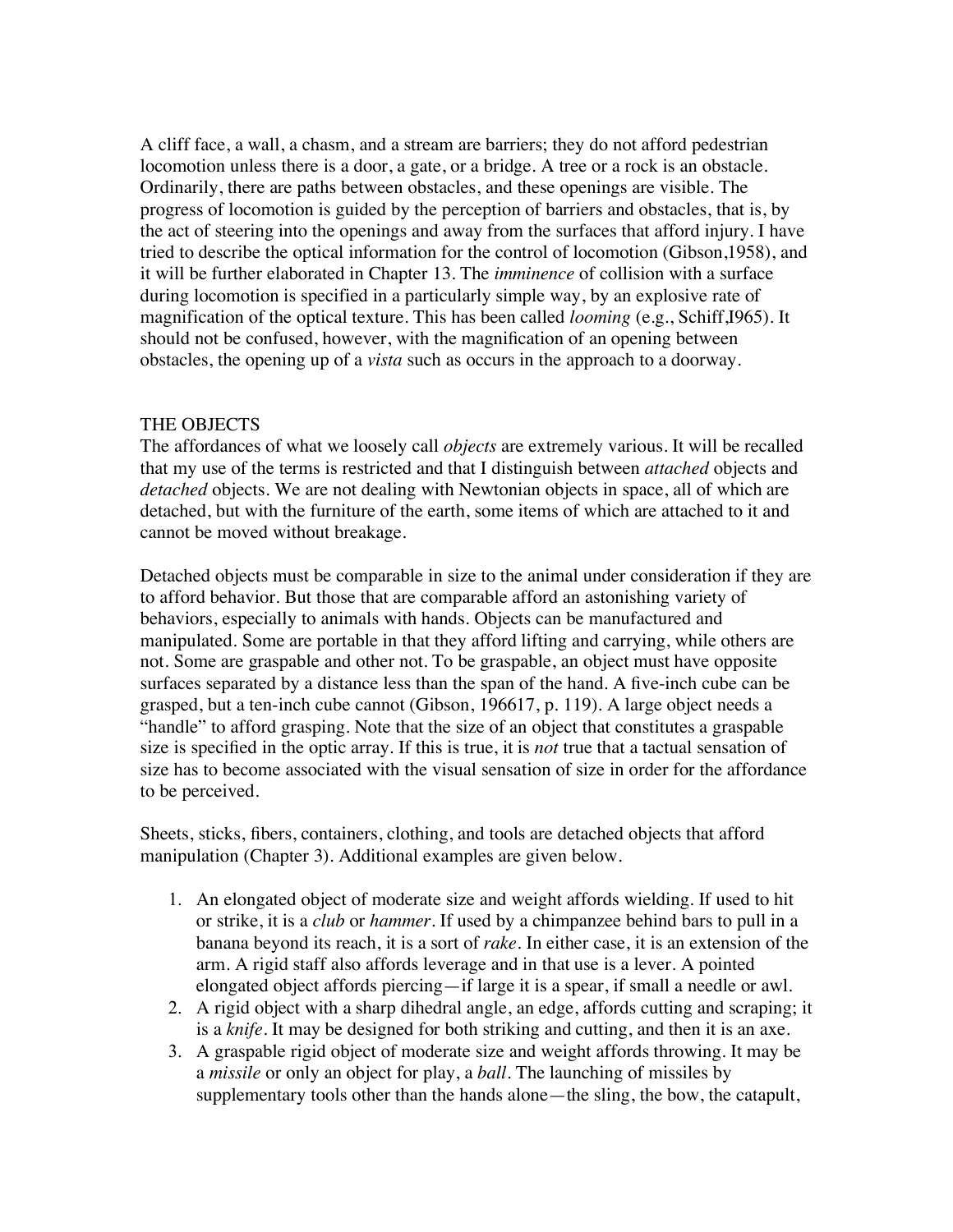the gun, and so on—is one of the behaviors that makes the human animal a nasty, dangerous species.

- 4. An elongated elastic object, such as a *fiber*, *thread*, *thong*, or *rope*, affords knotting, binding, lashing, knitting, and weaving. These are kinds of behavior where manipulation leads to manufacture.
- 5. A hand-held tool of enormous importance is one that, when applied to a surface, leaves traces and thus affords trace-making. The tool may be a *stylus*, *brush*, *crayon*, *pen*, or *pencil*, but if it marks the surface it can be used to depict and to write, to represent scenes and to specify words.

We have thousands of names for such objects, and we classify them in many ways: pliers and wrenches are tools; pots and pans are utensils; swords and pistols are weapons. They can all be said to have properties or qualities: color, texture, composition, size, shape and features of shape, mass, elasticity, rigidity, and mobility. Orthodox psychology asserts that *we perceive these objects insofar as we discriminate their properties or qualities*. Psychologists carry out elegant experiments in the laboratory to find out how and how well these qualities are discriminated. The psychologists assume that objects are *composed* of their qualities. But I now suggest that what we perceive when we look at objects are their affordances, not their qualities. We can discriminate the dimensions of difference if required to do so in an experiment, but what the object affords us is what we normally pay attention to. The special combination of qualities into which an object can be analyzed is ordinarily not noticed.

If this is true for the adult, what about the young child? There is much evidence to show that the infant does not begin by first discriminating the qualities of objects and then learning the combinations of qualities that specify them. Phenomenal objects are not built up of qualities; it is the other way around. The affordance of an object is what the infant begins by noticing. The meaning is observed before the substance and surface, the color and form, are seen as such. An affordance is an invariant combination of variables, and one might guess that it is easier to perceive such an invariant unit than it is to perceive all the variables separately. It is never necessary to distinguish all the features of an object and, in fact, it would be impossible to do so. Perception is economical. "Those features of a thing are noticed which distinguish it from other things that it is not—but not *all* the features that distinguish it from everything that it is not" (Gibson, 196611, p. 286).

#### **To Perceive An Affordance Is Not To Classify An Object**

**The fact that a stone is a missile does not imply that it cannot be other things as well. It can be a paperweight, a bookend, a hammer, or a pendulum bob. It can be piled on another rock to make a cairn or a stone wall. These affordances are all consistent with one another. The differences between them are not clear-cut, and the arbitrary names by which they are called do not count for perception. If you know what can be done with a graspable detached object, what it can be used for, you can call it whatever you please. The theory of affordances rescues us from the philosophical muddle of assuming fixed classes of objects, each defined by its common features and then given a name. As Ludwig Wittgenstein knew, you** *cannot* **specify the necessary and sufficient features of the class of things to which a name is given. They have only a "family resemblance." But this does not mean you cannot learn how to use things and perceive their uses. You do not have to classify and label things in order to perceive what they afford**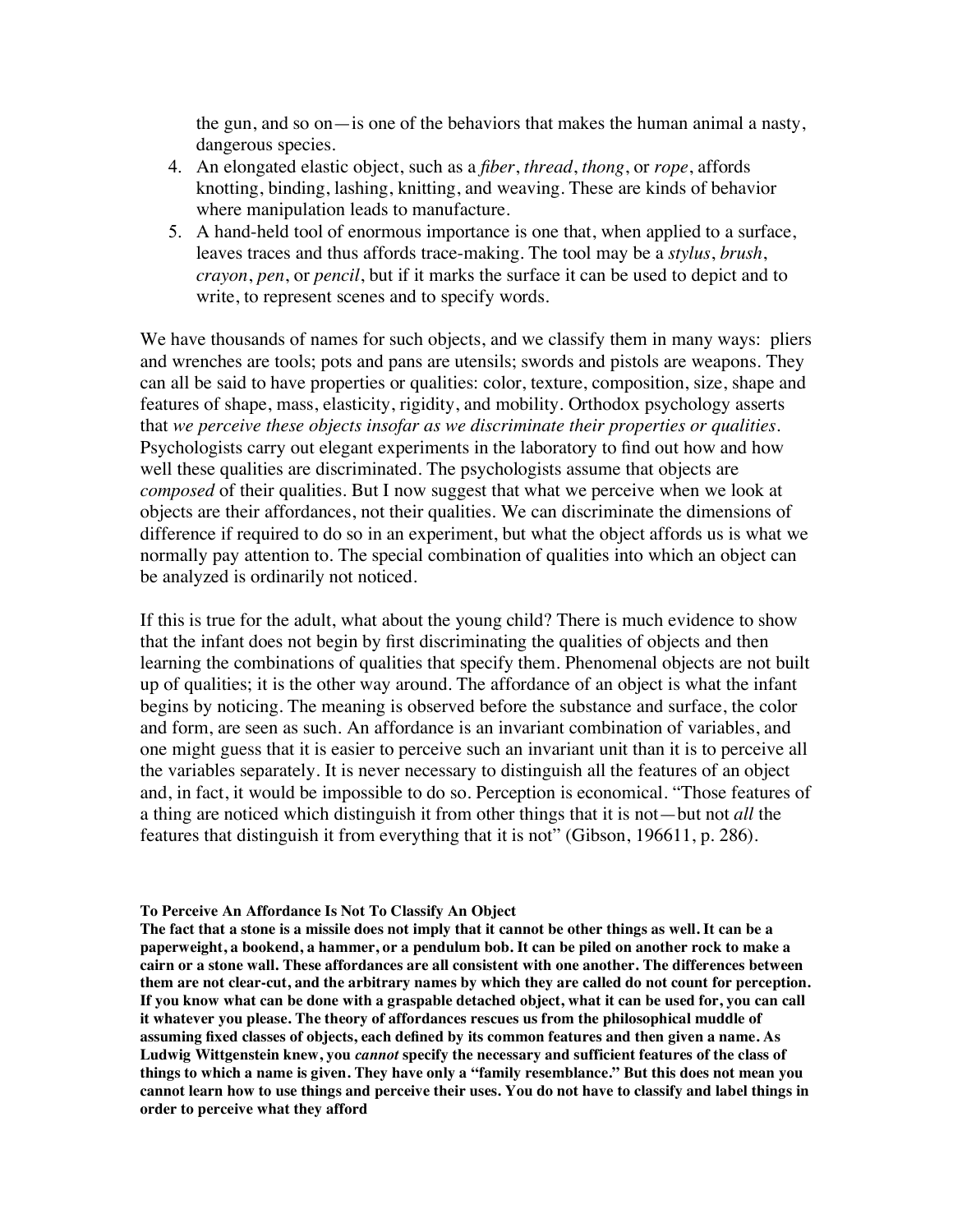## OTHER PERSONS AND ANIMALS

The richest and most elaborate affordances of the environment are provided by other animals and, for us, other people. These are, of course, detached objects with topologically closed surfaces, but they change the shape of their surfaces while yet retaining the same fundamental shape. They move from place to place, changing the postures of their bodies, ingesting and emitting certain substances, and doing all this spontaneously, initiating their own movements, which is to say that their movements are *animate*. These bodies are subject to the laws of mechanics and yet *not* subject to the laws of mechanics, for they are not *governed* by these laws. They are so different from ordinary objects that infants learn almost immediately to distinguish them from plants and nonliving things. When touched they touch back, when struck they strike back; in short, they *interact* with the observer and with one another. Behavior affords behavior, and the whole subject matter of psychology and of the social sciences can be thought of as an elaboration of this basic fact. Sexual behavior, nurturing behavior, fighting behavior, cooperative behavior, economic behavior, political behavior-—all depend on the perceiving of what another person or other persons afford, or sometimes on the mis-perceiving of it.

What the male affords the female is reciprocal to what the female affords the male; what the infant affords the mother is reciprocal to what the mother affords the infant; what the prey affords the predator goes along with what the predator affords the prey; what the buyer affords the seller cannot be separated from what the seller affords the buyer, and so on. The perceiving of these mutual affordances is enormously complex, but it is nonetheless lawful, and it is based on the pickup of the information in touch, sound, odor, taste, and ambient light. It is just as much based on stimulus information as is the simpler perception of the support that is offered by the ground under one's feet. For other animals and other persons can only give off information about themselves insofar as they are tangible, audible, odorous, tastable, or visible.

The other person, the generalized *other*, the *alter* as opposed to the *ego*, is an ecological object with a skin, even if clothed. It is an object, although it is not *merely* an object, and we do right to speak of *he* or *she* instead of *it*. But the other person has a surface that reflects light, and the information to specify what he or she is, invites, promises, threatens, or does can be found in the light.

## PLACES AND HIDING PLACES

The habitat of a given animal contains *places*. A place is not an object with definite boundaries but a region (Chapter 3). The different places of a habitat may have different affordances. Some are places where food is usually found and others where it is not. There are places of danger, such as the brink of a cliff and the regions where predators lurk. There are places of refuge from predators. Among these is the place where mate and young are, the home, which is usually a partial enclosure. Animals are skilled at what the psychologist calls place-learning. They can find their way to significant places.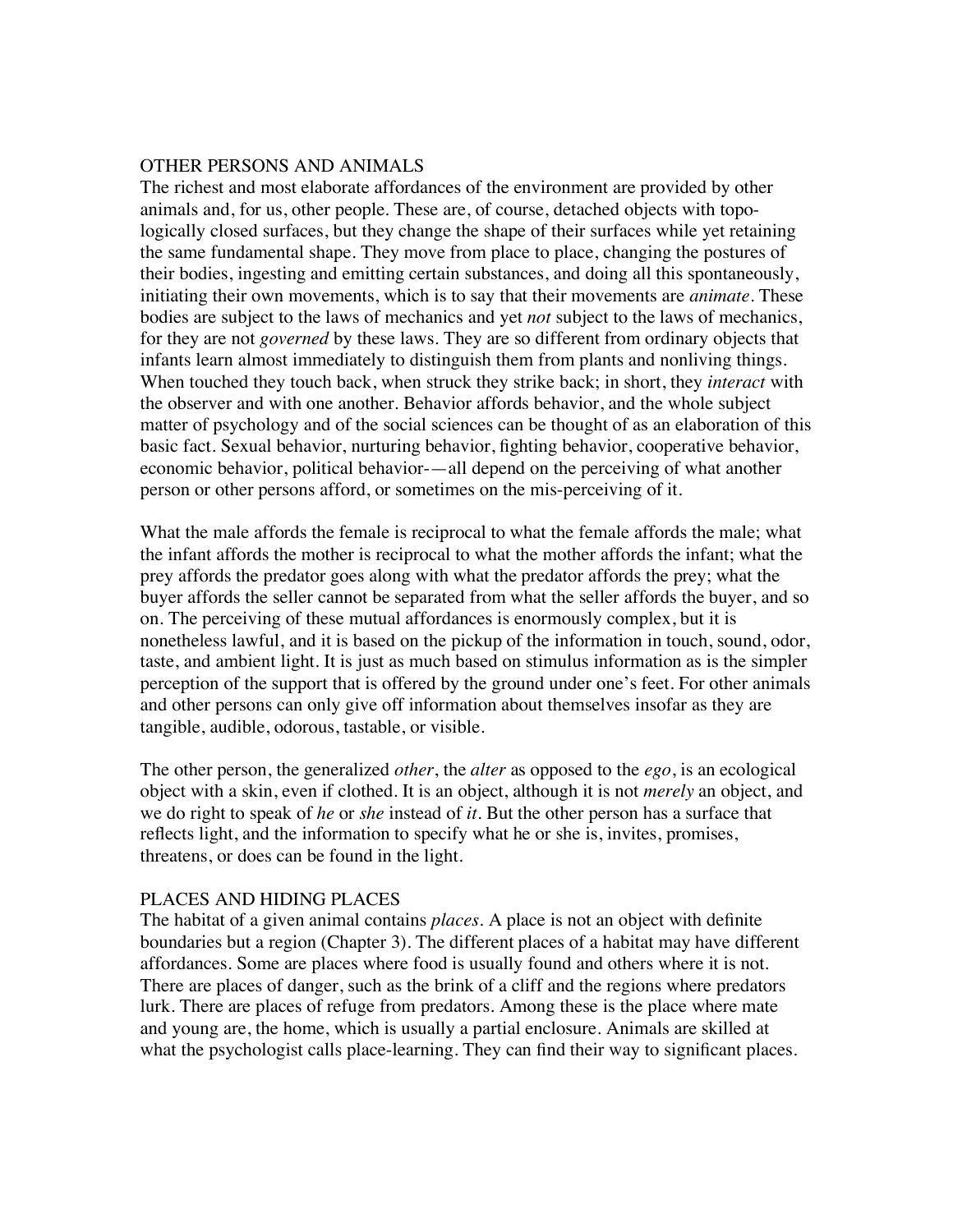An important kind of place, made intelligible by the ecological approach to visual perception, is a place that affords concealment, a *hiding place*. Note that it involves social perception and raises questions of epistemology. The concealing of oneself from other observers and the hiding of a detached object from other observers have different kinds of motivation. As every child discovers, a good hiding place for one's body is not necessarily a good hiding place for a treasure. A detached object can be concealed both from other observers and from the observer himself. The observer's body can be concealed from other observers but *not* from himself, as the last chapter emphasized. Animals as well as children hide themselves and also hide objects such as food.

One of the laws of the ambient optic array (Chapter 5) is that at any fixed point of observation some parts of the environment are revealed and the remaining parts are concealed. The reciprocal of this law is that the observer himself, his body considered as part of the environment, is revealed at some fixed points of observation and concealed at the remaining points. An observer can perceive not only that other observers are unhidden or hidden from him but also that he is hidden or unhidden from other observers. Surely, babies playing peek-a-boo and children playing hide-and-seek are practicing this kind of apprehension. To *hide* is to position one's body at a place that is concealed at the points of observation of other observers. A "good" hiding place is one that is concealed at nearly all points of observation.

All of these facts and many more depend on the principle of occluding edges at a point of observation, the law of reversible occlusion, and the facts of opaque and non-opaque substances. What we call privacy in the design of housing, for example, is the providing of opaque enclosures. A high degree of concealment is afforded by an enclosure, and complete concealment is afforded by a complete enclosure. But note that there are peepholes and screens that permit seeing without being seen. A transparent sheet of glass in a window transmits both illumination and information, whereas a *translucent* sheet transmits illumination but not information. There will be more of this in Chapter 11.

Note also that a glass wall affords seeing through but not walking through, whereas a cloth curtain affords going through but not seeing through. Architects and designers know such facts, but they lack a theory of affordances to encompass them in a system.

#### SUMMARY: POSITIVE AND NEGATIVE AFFORDANCES

The foregoing examples of the affordances of the environment are enough to show how general and powerful the concept is. Substances have biochemical offerings and afford manufacture. Surfaces afford posture, locomotion, collision, manipulation, and in general behavior. Special forms of layout afford shelter and concealment. Fires afford warming and burning. Detached objects—tools, utensils, weapons—afford special types of behavior to primates and humans. The other animal and the other person provide mutual and reciprocal affordances at extremely high levels of behavioral complexity. At the highest level, when vocalization becomes speech and manufactured displays become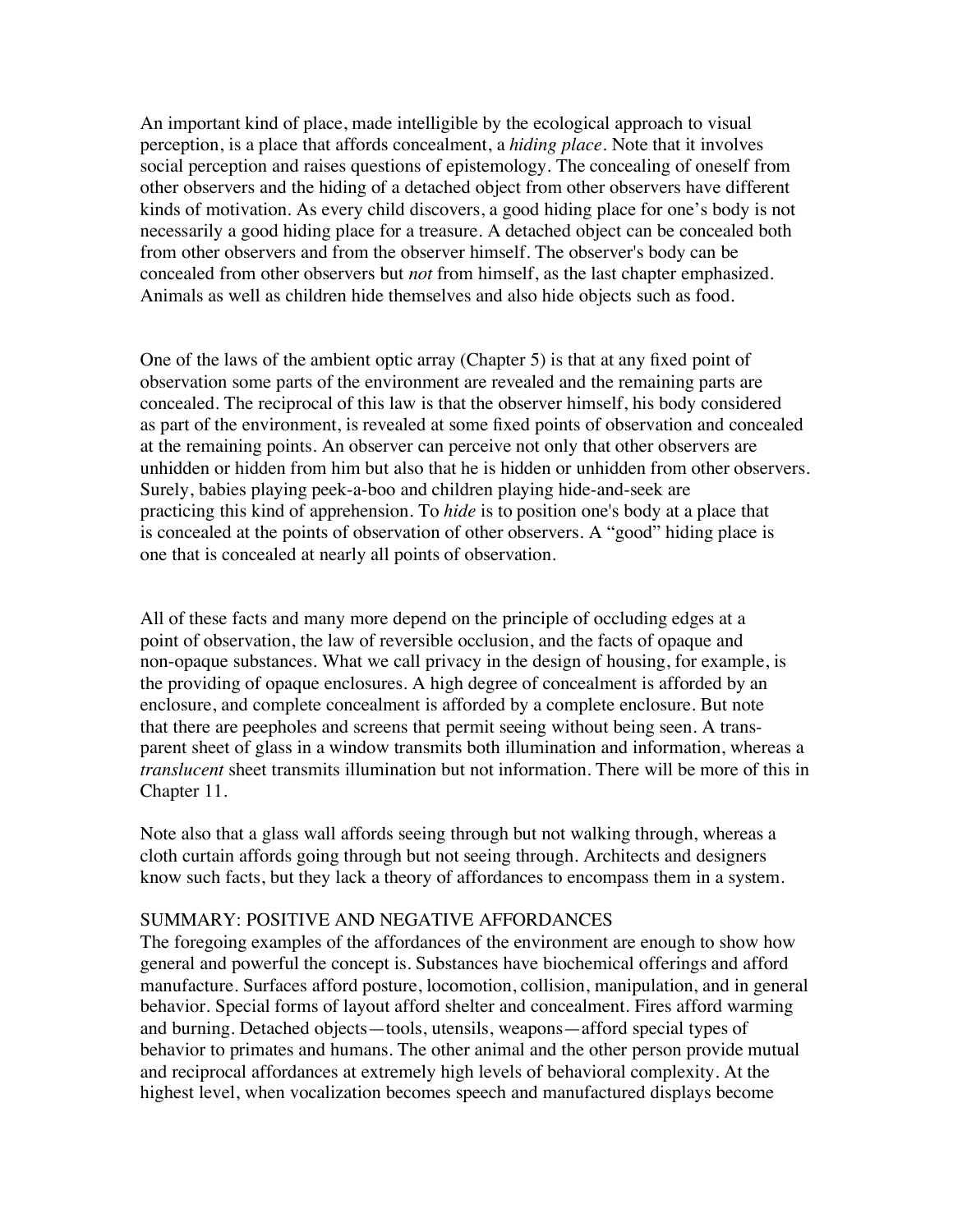images, pictures, and writing, the affordances of human behavior are staggering. No more of that will be considered at this stage except to point out that speech, pictures, and writing still have to be perceived.

At all these levels, we can now observe that some offerings of the environment are beneficial and some are injurious. These are slippery terms that should only be used with great care, but if their meanings are pinned down to biological and behavioral facts the danger of confusion can be minimized. First, consider substances that afford ingestion. Some afford nutrition for a given animal, some afford poisoning, and some are neutral. As I pointed out before, these facts are quite distinct from the affording of pleasure and displeasure in eating, for the experiences do not necessarily correlate with the biological effects. Second, consider the brink of a cliff. On the one side it affords walking along, locomotion, whereas on the other it affords falling off, injury. Third, consider a detached object with a sharp edge, a knife. It affords cutting if manipulated in one manner, but it affords being cut if manipulated in another manner. Similarly, but at a different level of complexity, a middle-sized metallic object affords grasping, but if charged with current it affords electric shock. And fourth, consider the other person. The animate object can give caresses or blows, contact comfort or contact injury, reward or punishment, and it is not always easy to perceive which will be provided. Note that all these benefits and injuries, these safeties and dangers, these positive and negative affordances are properties of things *taken with reference to an observer* but not properties of the *experiences of the observer*. They are not subjective values; they are not feelings of pleasure or pain added to neutral perceptions.

There has been endless debate among philosophers and psychologists as to whether values are physical or phenomenal, in the world of matter or only in the world of mind. For affordances as distinguished from values, the debate does not apply. Affordances are neither in the one world or the other inasmuch as the theory of two worlds is rejected. There is only one environment, although it contains many observers with limitless opportunities for them to live in it.

## **THE ORIGIN OF THE CONCEPT OF AFFORDANCES; A RECENT HISTORY**

The gestalt psychologists recognized that the meaning or the value of a thing seems to be perceived just as immediately as its color. The value is clear on *the face of it,* as we say, and thus it has a *physiognomic* quality in the way that the emotions of a man appear on *his face.* To quote from the *Principles of Gestalt Psychology* (Koffka, 1935), "Each thing says what it is. ... a fruit says 'Eat me'; water says 'Drink me'; thunder says 'Fear me'; and woman says 'Love me' " (p. 7). These values are vivid and essential features of the experience itself. Koffka did not believe that a meaning of this sort could be explained as a pale context of memory images or an unconscious set of response tendencies. The postbox "invites" the mailing of a letter, the handle "wants to be grasped," and things "tell us what to do with them" (p. 353). Hence, they have what Koffka called "demand character."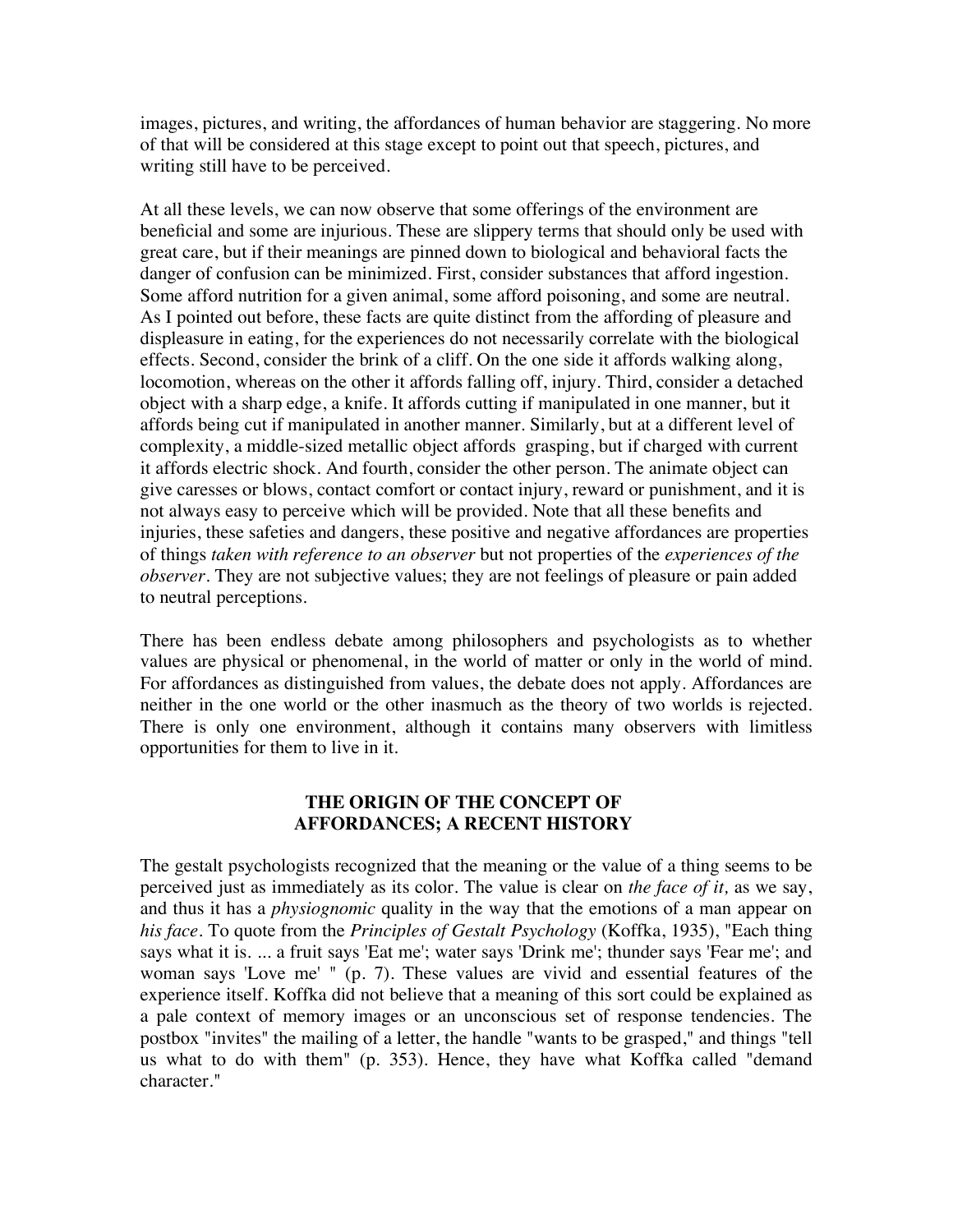Kurt Lewin coined the term *Aufforderungscharakter,* which has been translated as *invitation character* (by J. F. Brown in 1929) and as *valence* (by D. K. Adams in 1931; cf. Marrow, 1969, p. 56, for the history of these translations). The latter term came into general use. *Valences* for Lewin had corresponding *vectors,* which could be represented as arrows pushing the observer toward or away from the object. What explanation could be given for these valences, the characters of objects that invited or demanded behavior? No one, not even the gestalt theorists, could think of them as physical and, indeed, they do not fall within the province of ordinary physics. They must therefore be phenomenal, given the assumption of dualism. If there were *two* objects, and if the valence could not belong to the physical object, it must belong to the phenomenal object—to what Koffka called the "behavioral" object but not to the "geographical" object. The valence of an object was bestowed upon it in experience, and bestowed by a need of the observer. Thus, Koffka argued that the postbox has a demand character only when the observer needs to mail a letter. He is attracted to it when he has a letter to post, not otherwise. The value of something was assumed to change as the need of the observer changed.

The concept of affordance is derived from these concepts of valence, invitation, and demand but with a crucial difference. The affordance of something does *not change* as the need of the observer changes. The observer may or may not perceive or attend to the affordance, according to his needs, but the affordance, being invariant, is always there to be perceived. An affordance is not bestowed upon an object by a need of an observer and his act of perceiving it. The object offers what it does because it is what it is. To be sure, we define what it is in terms of ecological physics instead of physical physics, and it therefore possesses meaning and value to begin with. But this is meaning and value of a new sort.

For Koffka it was the phenomenal postbox that invited letter-mailing, not the physical postbox. But this duality is pernicious. I prefer to say that the real postbox (the only one) affords letter-mailing to a letter-writing human in a community with a postal system. This fact is perceived when the postbox is identified as such, and it is apprehended whether the postbox is in sight or out of sight. To feel a special attraction to it when one has a letter to mail is not surprising, but the main fact is that it is perceived as part of the environment as an item of the neighborhood in which we live. Everyone above the age of six knows what it is for and where the nearest one is. The perception of its affordance should therefore not be confused with the temporary special attraction it may have.

The gestalt psychologists explained the directness and immediacy of the experience of valences by postulating that the ego is an object in experience and that a "tension" may arise between a phenomenal object and the phenomenal ego. When the object is in "a dynamic relation with the ego" said Koffka, it has a demand character. Note that the "tension," the "relation," or the "vector" must arise in the "field," that is, in the field of phenomenal experience. Although many psychologists find this theory intelligible, I do not. There is an easier way of explaining why the values of things seem to

Figure 8.1 The changing perspective structure of a postbox during approach by an observer. As one reduces the distance to the object to one-third, the visual solid angle of the object increases three times.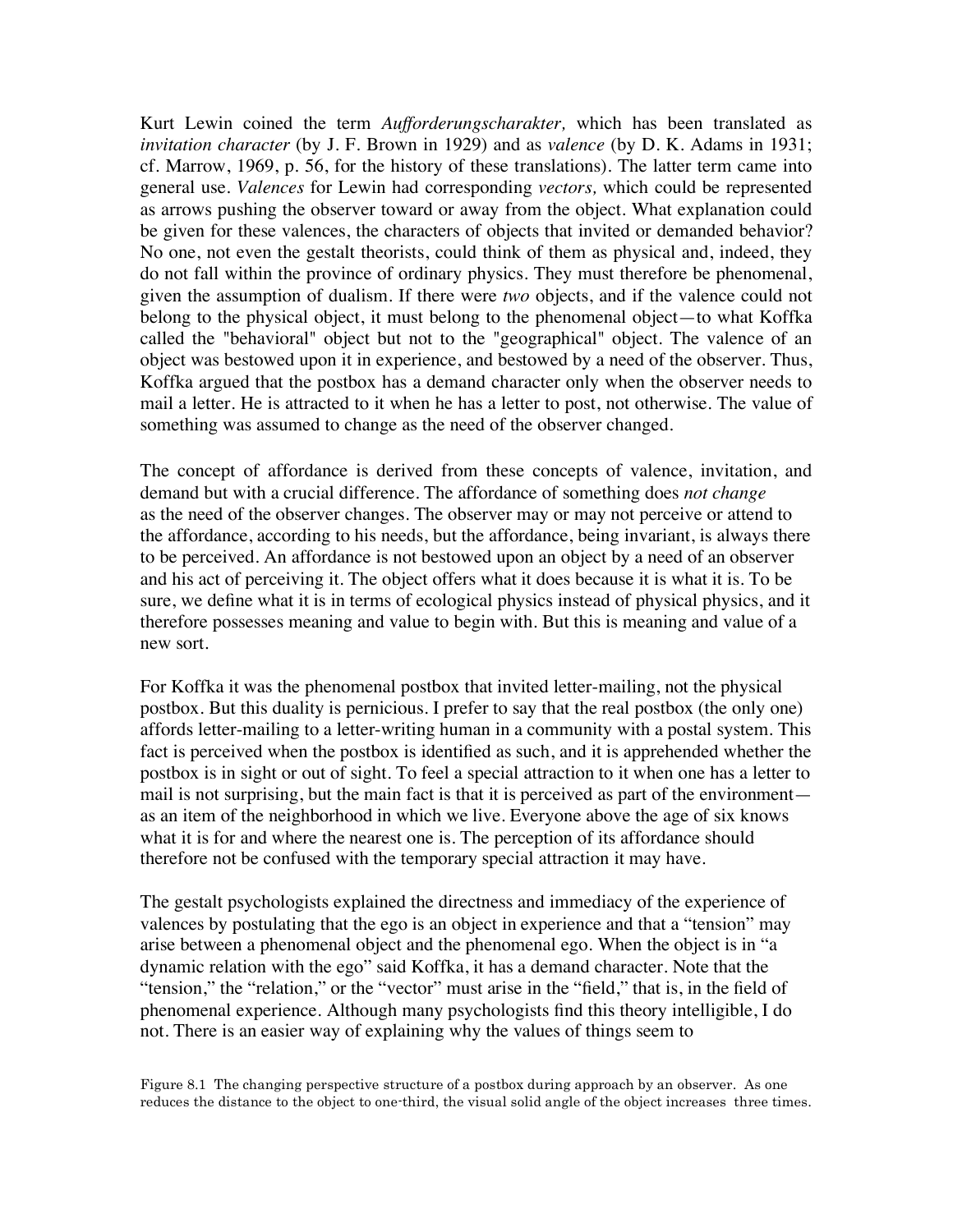Actually this is only a detail near the center of an outflowing optic array. (From The Perception of the Visual World by James Jerome Gibson and used with the agreement of the reprint publisher, Greenwood Press, Inc.)



be perceived immediately and directly. It is because the affordances of things for an observer are specified in stimulus information. They seem to be perceived directly because they are perceived directly. The accepted theories of perception, to which the gestalt theorists were objecting, implied that no experiences were direct except sensations and that sensations mediated all other kinds of experience. Bare sensations had to be clothed with meaning. The seeming directness of meaningful perception was therefore an embarrassment to the orthodox theories, and the Gestaltists did right to emphasize it. They began to under-mine the sensation-based theories. But their own explanations of why it is that a fruit says "Eat me" and a woman says "Love me" are strained. The gestalt psychologists objected to the accepted theories of perception, but they never managed to go beyond them.

## THE OPTICAL INFORMATION FOR PERCEIVING AFFORDANCES

The theory of affordances is a radical departure from existing theories of value and meaning. It begins with a new definition of what value and meaning *are*. The perceiving of an affordance is not a process of perceiving a value-free physical object to which meaning is somehow added in a way that no one has been able to agree upon; it is a process of perceiving a value-rich ecological object. Any substance, any surface, any layout has some affordance for benefit or injury to someone. Physics may be value-free, but ecology is not.

The central question for the theory of affordances is not whether they exist and are real but whether information is available in ambient light for perceiving them. The skeptic may now be convinced that there is information in light for some properties of a surface but not for such a property as being good to eat. The taste of a thing, he will say, is not specified in light; you can see its form and color and texture but not its palatability; you have to *taste* it for that. The skeptic understands the stimulus variables that specify the dimensions of visual sensation; he knows from psychophysics that brightness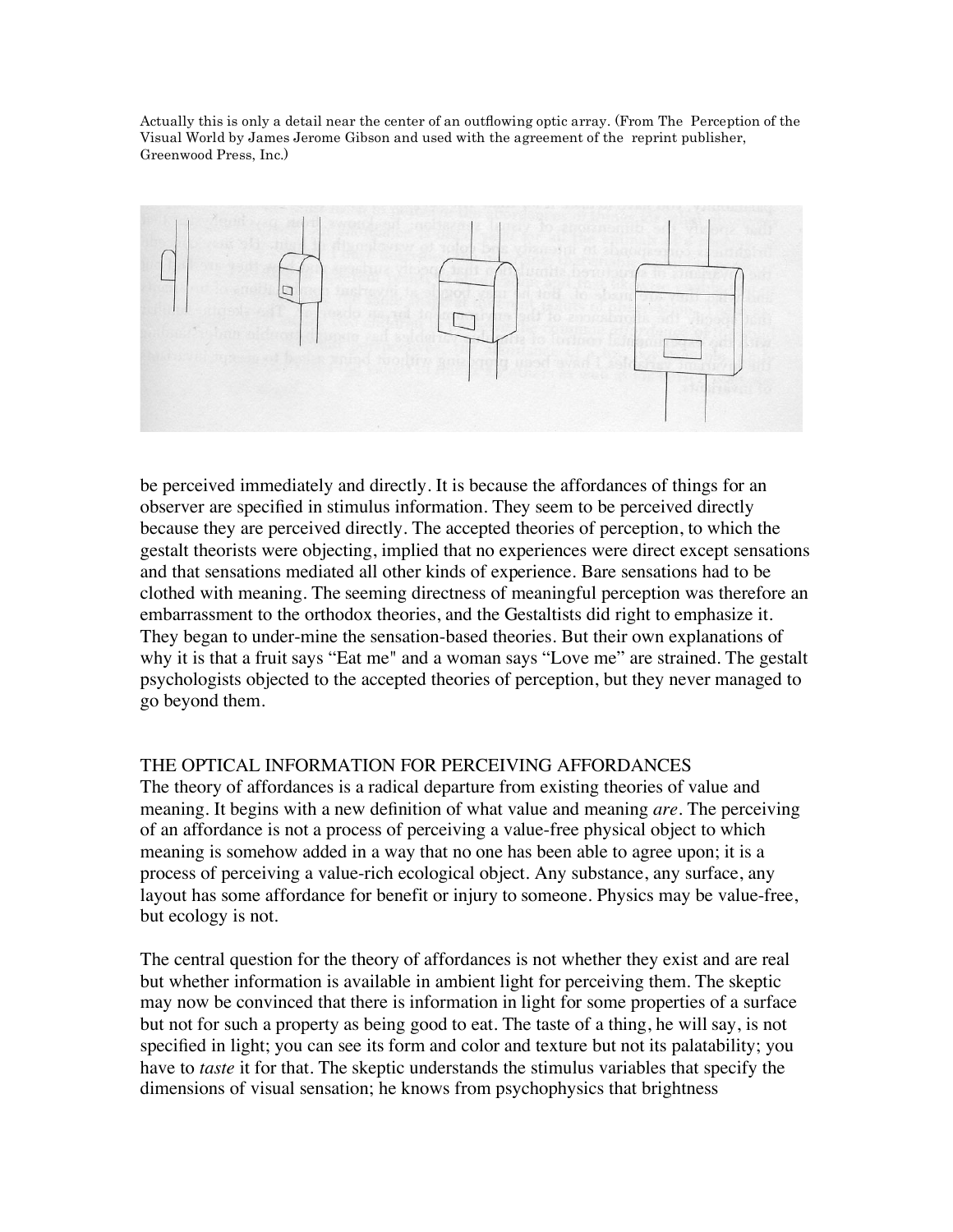corresponds to intensity and color to wavelength of light. He may concede the invariants of structured stimulation that specify surfaces and how they are laid out and what they are made of. But he may boggle at invariant combinations of invariants that specify the affordances of the environment for an observer. The skeptic familiar with the experimental control of stimulus variables has enough trouble understanding the invariant variables I have been proposing without being asked to accept invariants of invariants.

Nevertheless, a unique combination of invariants, a *compound* invariant, is just another invariant. It is a unit, and the components do not have to be combined or associated. Only if percepts were combinations of sensations would they have to be associated. Even in the classical terminology, it could be argued that when a number of stimuli are completely covariant, when they *always* go together, they constitute a single "stimulus." If the visual system is capable of extracting invariants from a changing optic array, there is no reason why it should not extract invariants that seem to us highly complex.

The trouble with the assumption that high-order optical invariants specify highorder affordances is that experimenters, accustomed to working in the laboratory with low-order stimulus variables, cannot think of a way to *measure* them. How can they hope to isolate and control an invariant of optical structure so as to apply it to an observer if they cannot quantify it? The answer comes in two parts, I think. First, they should not hope to *apply* an invariant to an observer, only to make it available, for it is not a stimulus. And, second, they do not have to quantify an invariant, to apply numbers to it, but only to give it an exact mathematical description so that other experimenters can make it available to *their* observers. The virtue of the psychophysical experiment is simply that it is disciplined, not that it relates the psychical to the physical by a metric formula.

An affordance, as I said, points two ways, to the environment and to the observer. So does the information to specify an affordance. But this does not in the least imply separate realms of consciousness and matter, a psychophysical dualism. It says only that the information to specify the utilities of the environment is accompanied by information to specify the observer himself, his body, legs, hands, and mouth. This is only to reemphasize that exteroception is accompanied by proprioception—that to perceive the world is to co-perceive oneself. This is wholly inconsistent with dualism in any form, either mind-matter dualism or mind-body dualism. The awareness of the world and of one's complementary relations to the world are not separable.

The child begins, no doubt, by perceiving the affordances of things for her, for her own personal behavior. She walks and sits and grasps relative to her own legs and body and hands. But she must learn to perceive the affordances of things for other observers as well as for herself. An affordance is often valid for all the animals of a species, as when it is part of a niche. I have described the invariants that enable a child to perceive the same solid shape at different points of observation and that likewise enable two or more children to perceive the same shape at different points of observation. These are the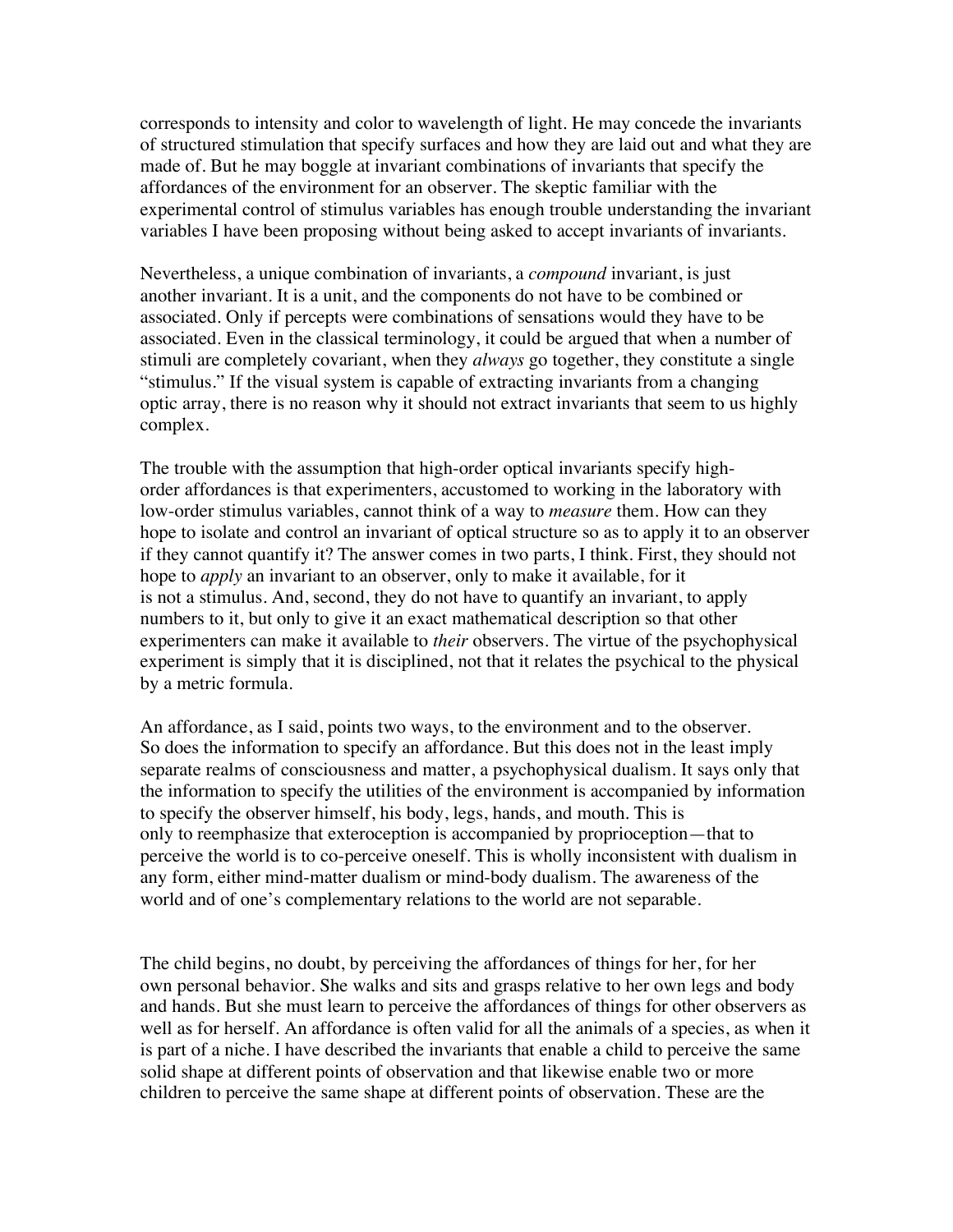invariants that enable two children to perceive the common *affordance* of the solid Shape despite the different perspectives, the affordance of a toy, for example. Only when each child perceives the values of things for others as well as for herself does she begin to be socialized.

## MISINFORMATION FOR AFFORDANCES

If there is information in the ambient light for the affordances of things, can there also be misinformation? According to the theory being developed, if information is picked up perception results; if misinformation is picked up misperception results.

The brink of a cliff affords falling off; it is in fact dangerous and it looks dangerous to us. It seems to look dangerous to many other terrestrial animals besides ourselves, including infant animals. Experimental studies have been made of this fact. If a sturdy sheet of plate glass is extended out over the edge it no longer affords falling and in fact is not dangerous, but it may still look dangerous. The optical information to specify depthdownward-at-an-edge is still present in the ambient light; for this reason the device was called *a visual cliff* by E. ]. Gibson and R. D. Walk (1960). Haptic information was available to specify an adequate surface of support, but this was contradictory to the optical information. When human infants at the crawling stage of locomotion were tested with this apparatus, many of them would pat the glass with their hands but would not venture out on the surface. The babies misperceived the affordance of a transparent surface for support, and this result is not surprising.

Similarly, an adult can misperceive the affordance of a sheet of glass by mistaking a closed glass door for an open doorway and attempting to walk through it. He then crashes into the barrier and is injured. The affordance of collision was not specified by the outflow of optical texture in the array, or it was insufficiently specified. He mistook glass for air. The occluding edges of the doorway were specified and the empty visual solid angle opened up symmetrically in the normal manner as he approached, so his behavior was properly controlled, but the imminence of collision was not noticed. A little dirt on the surface, or highlights, would have saved him. These two cases are instructive. In the first a surface of support was mistaken for air because the optic array specified air. In the second case a *barrier* was mistaken for air for the same reason. Air downward affords falling and is dangerous. Air forward affords passage and is safe. The mistaken perceptions led to inappropriate actions. Errors in the perception of the surface of support are serious for a terrestrial animal. If quicksand is mistaken for sand, the perceiver is in deep trouble. If a covered pitfall is taken for solid ground, the animal is trapped. A danger is sometimes hidden—

#### **THINGS THAT LOOK LIKE WHAT THEY ARE**

**If the affordances of a thing are perceived correctly, we say that it looks like what it is. But we must, of course, learn to see what things really are—for example, that the innocent-looking leaf is really a nettle or that the helpful—sounding politician is really a demagogue. And this can be very difficult.**

the shark under the calm water and the electric shock in the radio cabinet. In the natural